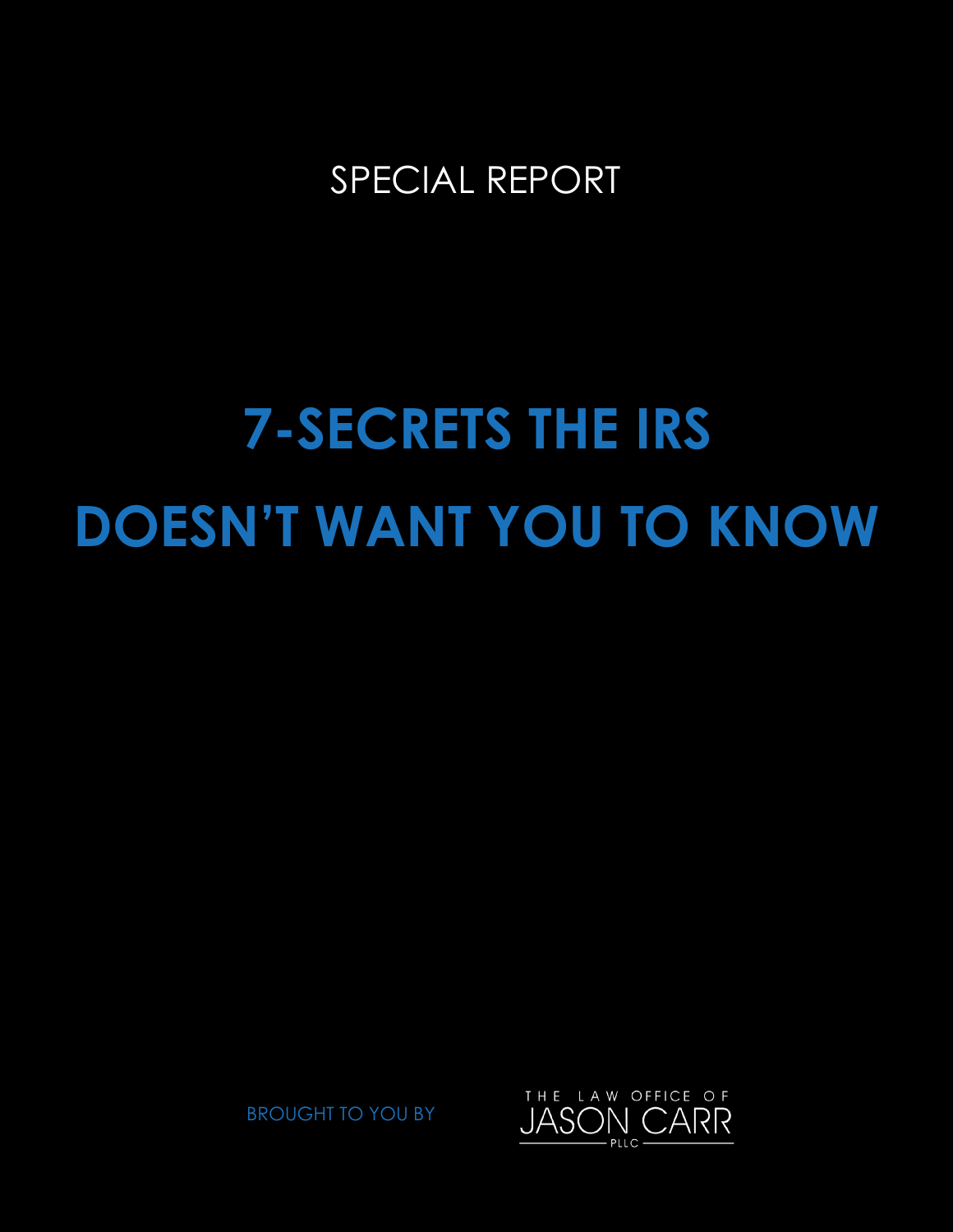# **7-Secrets the IRS Doesn't**

# **Want You to Know**

*Jason Carr J.D., LL.M.*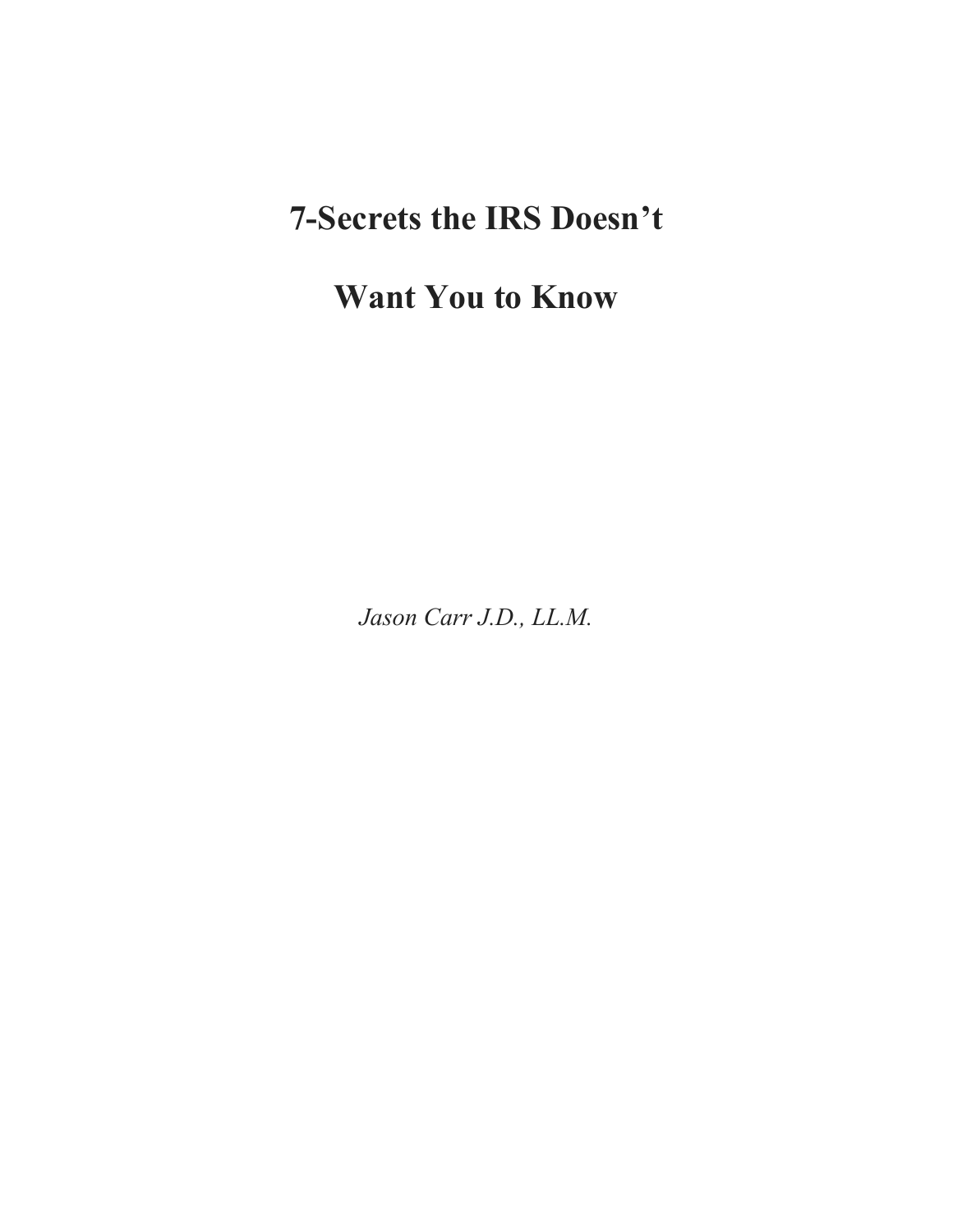# DISCLAIMER:

This publication is intended to be informational only. No legal advice is being given, and no attorney-client relationship is intended to be created by reading this material. If you are facing legal issues, whether criminal or civil, seek professional legal counsel to get your questions answered.

## **The Law Office of Jason Carr**

2626 Cole Avenue, Suite 300 Dallas, TX 75204 214.800.2366 www.CarrTaxLaw.com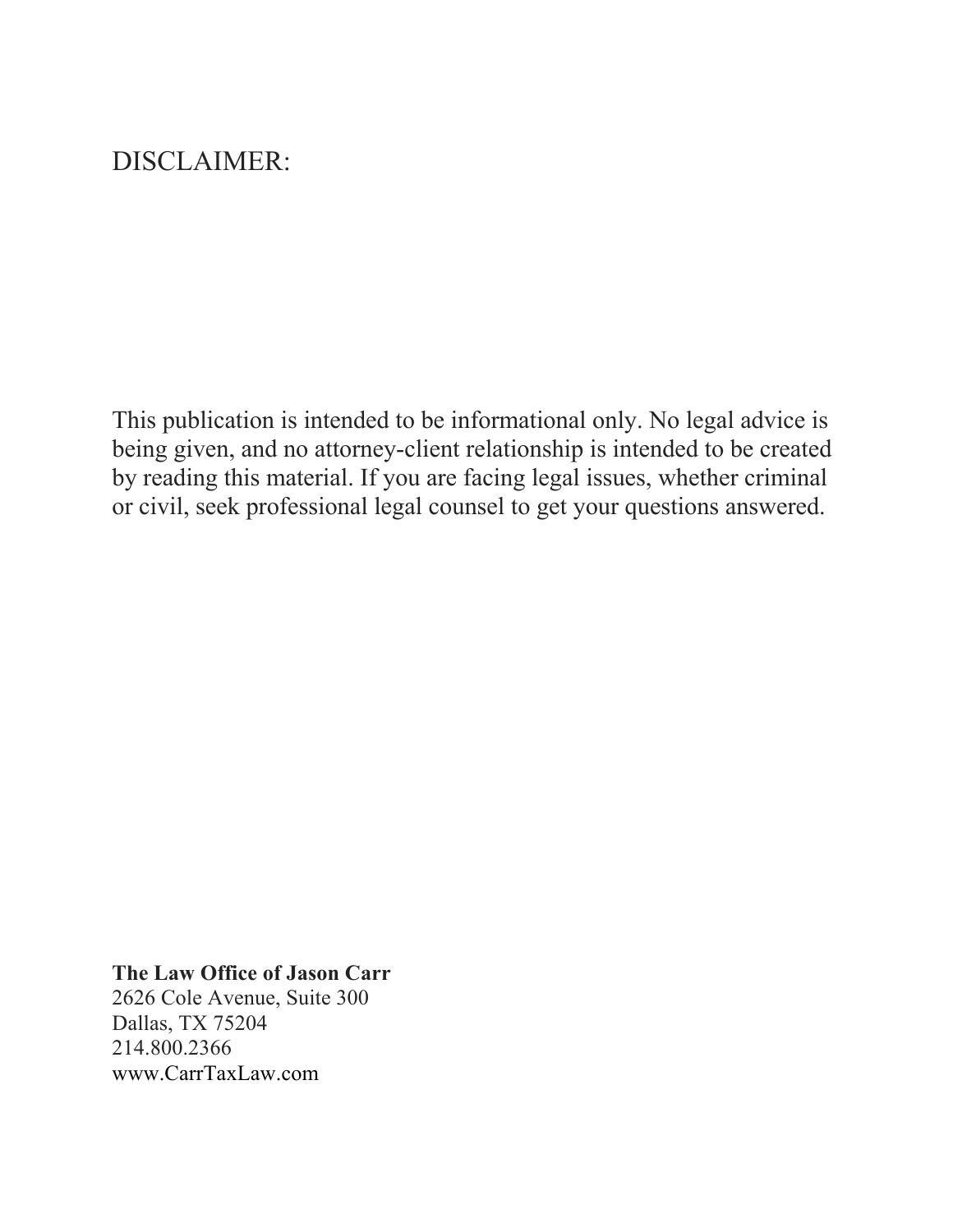# **7-Secrets the IRS Doesn't Want You To Know**

*If you or someone you know (i.e., relatives, friends, partners, employees, subcontractors) is currently facing IRS difficulties, you can find out how to get back on track with these insider secrets to tax relief. Learn how to get a leg up on back taxes and delinquent tax returns so that you can avoid severe IRS penalties and financially debilitating levies on your wages and bank accounts – as well as ultimately get a fresh start.* 

With years of record deficits, the government is more eager than ever to get every dollar of back taxes and IRS penalties from delinquent taxpayers. If you find yourself owing back taxes and IRS penalties, here are the seven little secrets the IRS hopes you never see.

#### **TAX RELIEF SECRET #1**

#### **DON'T PAY IRS PENALTIES**

The IRS has over 148 different types of penalties they can hit you with. And the worst part is that the IRS can also charge interest and additional penalties on the original penalty.

Penalties can be such a high percentage of the total amount owed to the IRS it usually makes sense to consider requesting the IRS to reduce all penalties to **ZERO**.

IRS penalties can often be reduced to ZERO if you have REASONABLE CAUSE. What makes up REASONABLE CAUSE you ask? Well, in our experience in negotiations with the IRS, anything may qualify as long as it's reasonable.

We've had the IRS abate penalties for medical reasons, bad accountants, and ignorance of the tax laws, ex-spouses, helping to provide care for a loved one, military call-ups, fires, floods, alcoholism, drug abuse, death and even for relying on IRS advice.

#### **YOU MAY BE PLEASANTLY SURPRISED BY THE IRS. YOU HAVE NOTHING TO LOSE AND THE SAVINGS COULD BE HUGE!**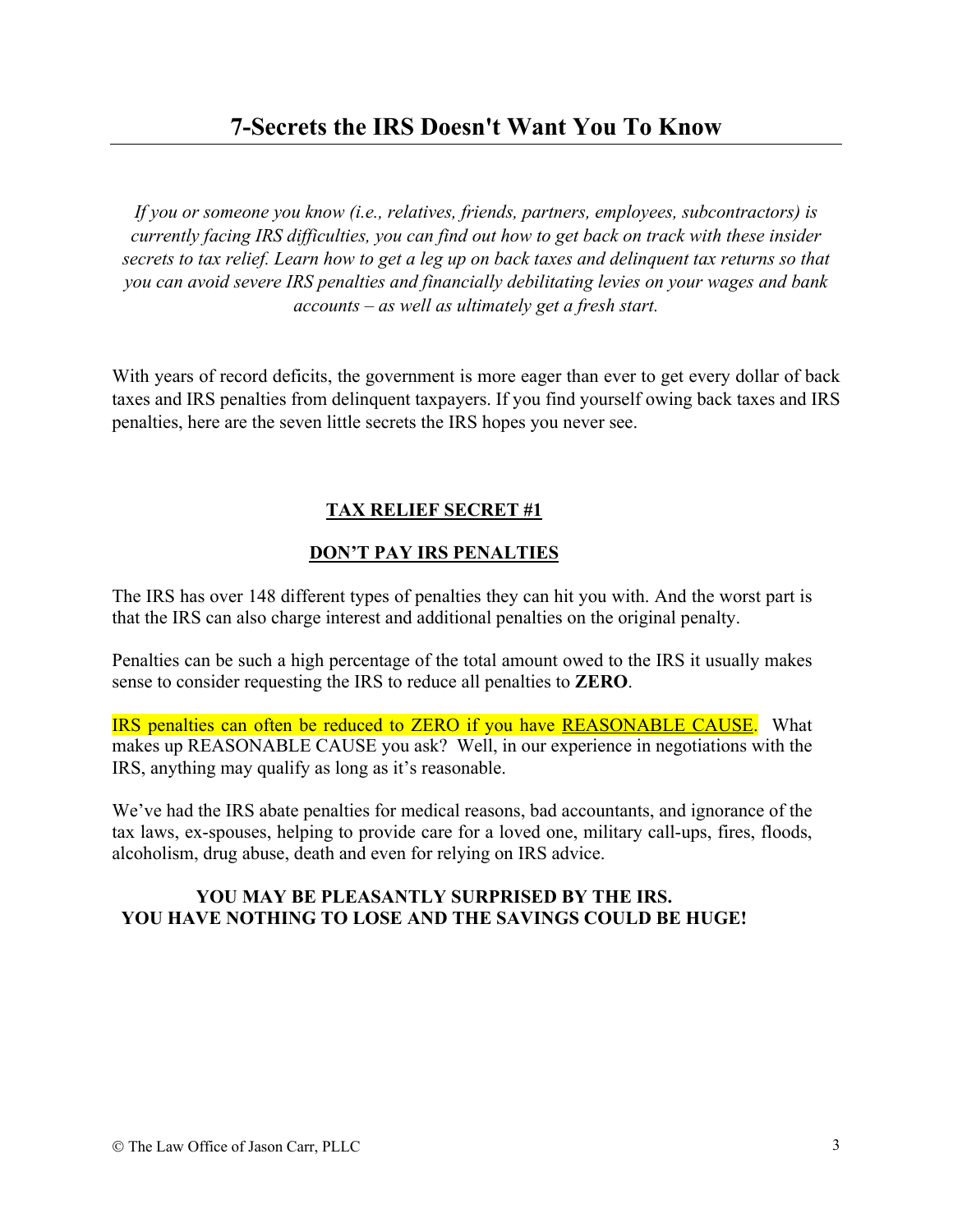#### **\*\*\*\*\*\*\*\*\*\*\*\*\*\*\*\*\*\*\*\*\*\*\*\*\*\*\*\*\*\*\*\*\*\*\*\***

#### **TAX RELIEF SECRET #2**

#### **FILE ALL LEGALLY REQUIRED TAX RETURNS ON TIME**

Many people don't realize that the IRS charges a penalty of up to 25% just for filing your tax return late. That's right; you will get hit with an additional 25% of what you owe if you miss the deadline for filing individual tax returns. It's even worse for payroll tax returns.

What most people don't know is that you can file ANY tax return on time and AVOID THE 25% penalty even if you don't send in the money that is owed on the return. We see so many people who could have saved THOUSANDS OF DOLLARS on penalties if they just knew this one thing. So, in the future no matter what is going on in your life, file all tax returns on time even if you don't send in the money owed with the return

Yes, of course you'll get an ugly letter from the IRS for not sending in the money owed but, so what, you will have avoided a 25% penalty.

#### **\*\*\*\*\*\*\*\*\*\*\*\*\*\*\*\*\*\*\*\*\*\*\*\*\*\*\*\*\*\*\*\*\*\*\*\***

#### **TAX RELIEF SECRET #3**

#### **YOU DON'T HAVE TO LIVE IN FEAR OF THE IRS**

Knowing your taxpayer rights gives you leverage when resolving your IRS problems. Instead of feeling powerless when up against potentially crushing back taxes and IRS penalties, knowing your rights as a taxpayer or having a qualified an experienced tax attorney is the best way to understand all the options available to you for permanently solving your tax troubles.

We know that IRS tax problems can cause an immense amount of fear and anxiety. We take that fear away by knowing the Internal Revenue Service inside and out. Our mission and passion is to provide tax help to those who feel hopeless against the IRS. Our role is to negotiate the lowest possible IRS payment amount allowed by law. Our average client has four to eleven years of unfiled tax returns. It's daunting, but fixable. We believe there's a solution to every problem. We have saved thousands of people from financial crisis and helped them turn their lives around, so they can sleep at night and plan for a home and retirement for themselves and a future for their kids. If you have IRS problems, you owe it to yourself and your loved ones to get help today!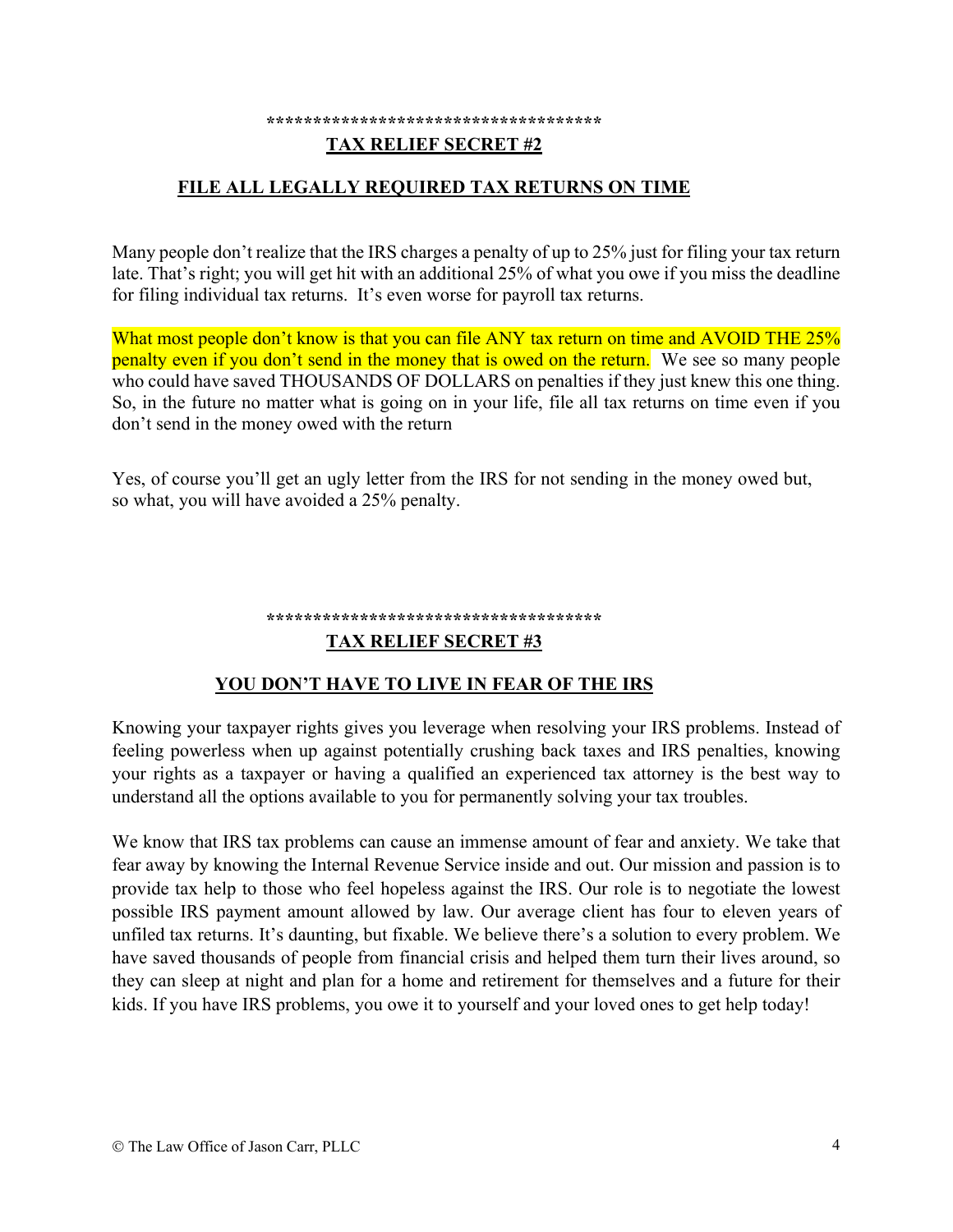#### **\*\*\*\*\*\*\*\*\*\*\*\*\*\*\*\*\*\*\*\*\*\*\*\*\*\*\*\*\*\*\*\*\*\*\*\* TAX RELIEF SECRET #4**

#### **YOU DON'T HAVE TO TALK TO THE IRS AGENT**

As a matter of fact, going or talking to IRS personnel yourself is the worst thing you can do.

The taxpayer Bill of Rights allows you to be represented by a qualified practitioner who can answer questions for you and provide documentation to the IRS. Many taxpayers attempt to handle their own audit or hire the person who prepared the tax return to handle it for them. The reason this usually does not work out is because most tax return preparers do not handle IRS audits on a daily basis. The IRS can easily intimidate them, which usually results in an unfavorable outcome.

#### \*\*\*\*\*\*\*\*\*\*\*\*\*\*\*\*\*\*\*\*\*\*\*\*\*\*\*\*\*\*\*\*

#### **TAX RELIEF SECRET #5**

#### **YOU CAN BEAT THE ODDS WHEN FACING AN IRS AUDIT**

When it comes to tax audits, the IRS wins 80% of the time when you are not represented by a qualified practitioner. Taxpayers are deemed guilty till proven innocent, which means the IRS can start an audit by disallowing every deduction you made on a return until each one is proven to be legitimate. If a taxing authority has decided to audit you, it's important that you don't let yourself be pushed around by the IRS. Additionally, if you don't file your taxes, the IRS may file them for you. This is a bad thing as the IRS files the return in theirs, not yours, best interest.

**Having representation for audits vastly improves your chances for successful tax resolution.** As the proverb states, "he who is his own lawyer has a fool for a client." Treat an IRS audit as seriously as you would a murder trial. Would you go to court without a lawyer? Then why would you go before the IRS without competent representation?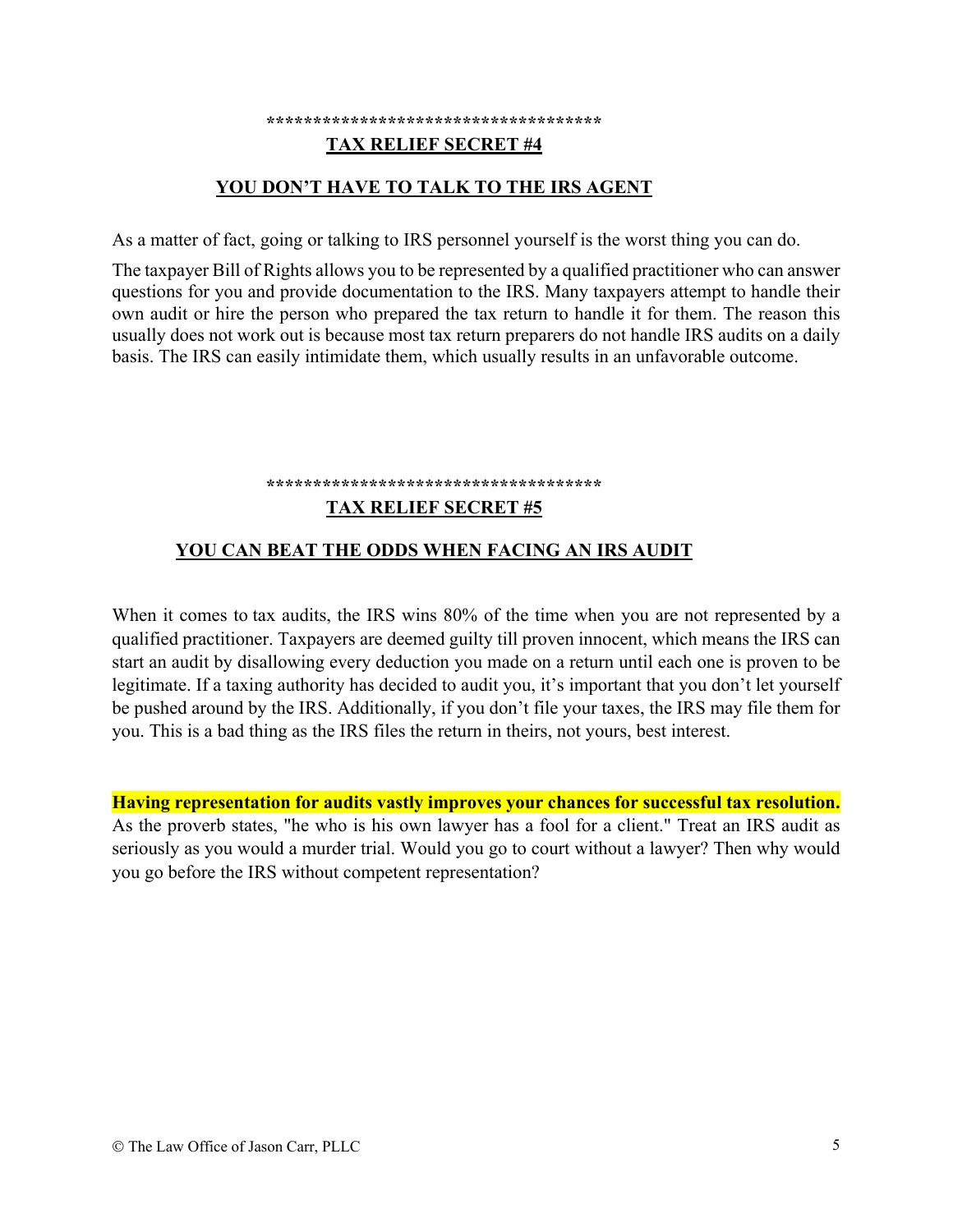#### **\*\*\*\*\*\*\*\*\*\*\*\*\*\*\*\*\*\*\*\*\*\*\*\*\*\*\*\*\*\*\*\*\*\*\*\***

#### **TAX RELIEF SECRET #6**

#### **IRS AUDITS CAN BE RESOLVED SWIFTLY**

The best way to end an IRS AUDIT with a great outcome is to end it at the first meeting.

When our firm represents clients in IRS audits, we actually perform a trial audit in our office before we ever meet with the IRS. This allows us to know which areas need more documentation or answers. When we meet with the IRS (**without our client**), we can quickly answer the auditor's questions, provide documents and get to the bottom line. We always meet the IRS at their office or at ours, but NEVER at the client's.

And if you receive an IRS audit letter in the mail asking you to come in or to call for an appointment – keep in mind Tax Relief Secret #4: You Don't Have to Talk to the IRS Auditor. Get representation.

#### **\*\*\*\*\*\*\*\*\*\*\*\*\*\*\*\*\*\*\*\*\*\*\*\*\*\*\*\*\*\*\*\*\*\*\*\***

#### **TAX RELIEF SECRET #7**

#### **THE IRS CUTS DEALS**

The IRS does make deals on taxes owing, including all penalties and interest. The requirements are rigid, but if you qualify the results are incredible. To qualify for a deal with the IRS, I would suggest that you owe the IRS at least \$15,000 and have very little in the way of equity in assets. Also, you must be using your monthly income to pay your necessary living expenses and not have much or only a small amount left over to pay old taxes.

If you meet these requirements then you owe it to yourself to explore the possibilities of getting a reduction of up to 85%, including penalties and interest on the original amount owed, if you qualify.

The IRS cuts these deals to get you back in the system as a current taxpayer and to collect a few bucks on the old taxes owing. The fine print in these deals requires you to file your tax returns and pay on time for the next 5 years. If you don't, then the IRS revokes the deal and bills you for the original amount.